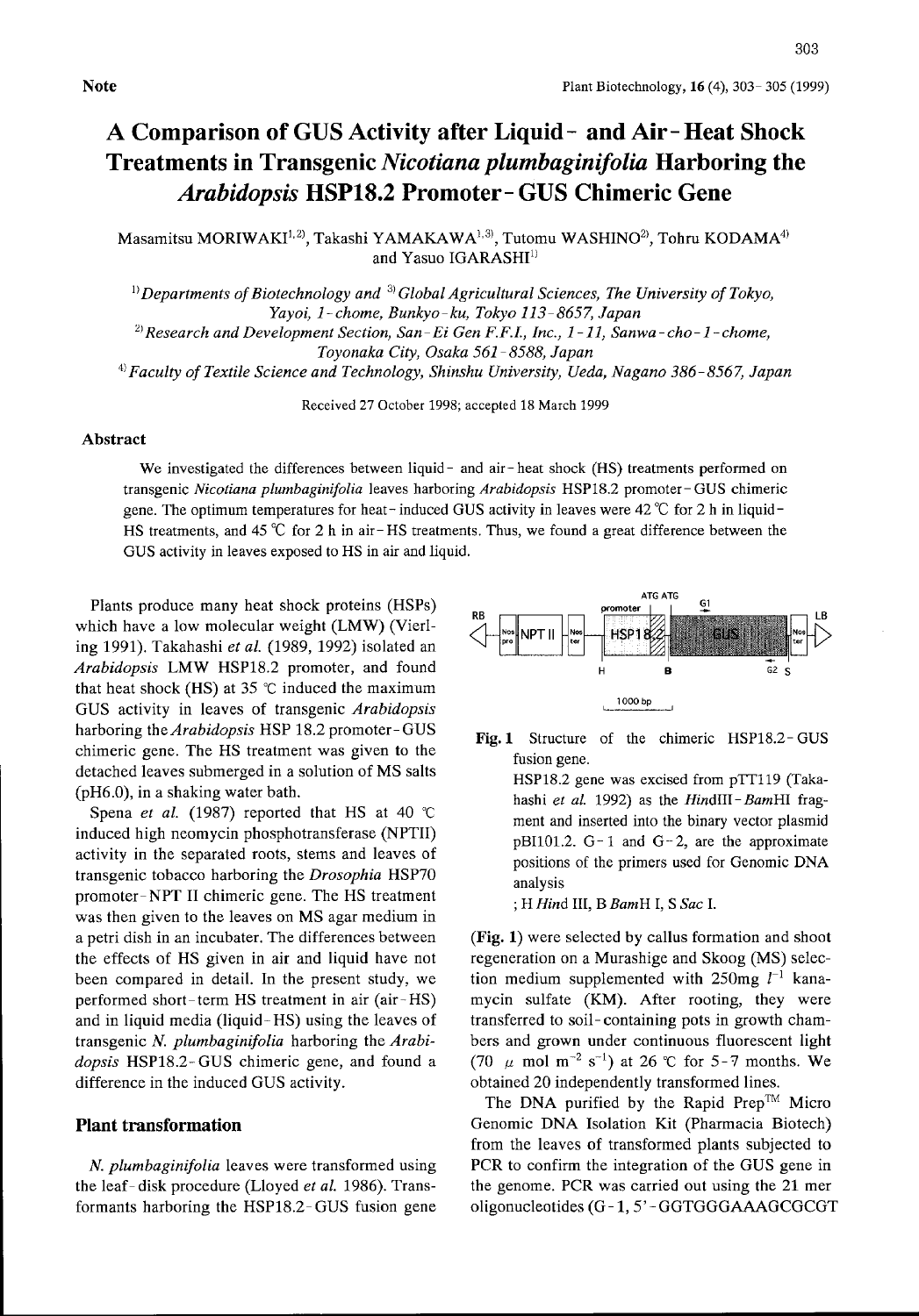

Nicotiana plumbaginifolia leaves after air- and liquid - heat shock treatments. Leaves (length 5- 8 cm; Iine HG-7) which showed high GUS activity were incubated at various temperatures for 2 hr. Progeny from  $HG - 7$  line segregated at a ratio close to 3:1 for GUS activity. (a) GUS activity measured at various hours after liquid-HS (37 °C ( $\triangle$ ), 42 °C ( $\bigcirc$ ) and 45 °C for 2 h(x)). (b) GUS activity measured at various hours (b) OOS activity measured at various nours<br>(normal temperatures) after air - HS (37 °C ( $\triangle$ ), 42 °C ( $\bigcirc$ ), 45 °C (x)and 50 °C for 2 h( $\Box$ ). (c) The maximum GUS activity after air- and liquid - HS (non - heat,  $37^{\circ}$ C,  $42^{\circ}$ C,  $45^{\circ}$ C and 50  $^{\circ}$ C for 2 h). Hatched bar (left), air – HS treatment; Open bar (right), liquid – HS treatment. Bars represent the standard errors of the means of three lines. GUS activity was analyzed by the method of Jefferson et al. (1987), and shown in units of pmol 4-methylumbelliferone (MU) formation per milligram of protein per minute.

TACAAG- 3' and G-2, 5' - GTTTACGCGTTGCTT CCGCCA-3') (Hamill *et al.* 1991) in a  $25 \mu l$  reaction solution containing 1 ng DNA, 5 pmol of each primer,  $0.2 \mu l$  Taq Extender<sup>TM</sup> PCR additive (Stratgene),  $0.3 \mu l$  Taq Start<sup>TM</sup> Antibody (Clontech) and 0.2 mM dNTP, with 35 cycles of 30 s at 94  $\degree$ C, 2 min

at 58  $\degree$ C, and 3 min at 72  $\degree$ C. The amplified DNA was electrophoresed in 1  $%$  agarose gel. The expected unique band (1.2 Kb) of PCR products was then detected in all transgenic plants, while it was not detected in wild- type plants (data not shown).

### GUS activity after liquid - and air- ns treatnents

HS treatments were given by two methods, 1) Iiquid-HS, Ieaves were incubated in a solution  $(10 \text{ m})$  of MS salts (pH 5.8) in a shaking water bath, and 2) air- HS, Ieaves kept on an agar medium containing MS salts were incubated in <sup>a</sup> growth chamber. Leaves after liquid- and air-HS treatments were kept on an agar medium containing MS salts for various hours at normal temperatures (20-  $22 \text{ }^{\circ}$  C). The water bath and growth chamber temperatures were controlled at the accuracy in the order of 0.1 'C.

The GUS activity in the leaves increased gradually at normal temperatures after liquid-HS treatment at  $(37 \text{ °C})$  or  $42 \text{ °C}$  for 2 h), and reached the maximum level at the  $10-12$ th h (Fig. 2a). The activity did not significantly change thereafter until the 24th h. The GUS activity after air- HS treatment also increased like that after liquid-HS treatment **(Fig. 2b).** However, the activity after HS at 37  $\degree$ C and 42  $\degree$ C in air was lower than that after the same HS in liquid. The activity after air-HS at 45  $\degree$ C was higher than that at 42  $^{\circ}$ C or 37  $^{\circ}$ C and even HS at 50 'C in air induced some activity, although the activity after liquid-HS at 45  $\degree$ C was negligible (Fig. 2a and b). Heat- induced GUS activities in transgenic lines HG-5 and HG- <sup>13</sup> also showed similar patterns to that of transgenic line HG-7. Thus, we found a great difference between the GUS activity in leaves exposed to HS in air and liquid. However, the temperatures of the surface of leaves analyzed by an infrared thermometer (Horiba, IT-340) in the growth chamber was  $3-4$  °C lower than the temperatures indicated by thermometer during air-HS. Accordingly, the result can be correlated to differences of the GUS activity in leaves exposed in airand liquid-HS. However, for example, we can't explain the GUS activity induced even after air-HS at 50 °C (temperatures of leaves-surface,  $46-47$  °C) although over 45  $\degree$ C in liquid-HS induced little. Further, we will need to investigate the differences.

#### Acknowledgments

The authors are very grateful to Professor Yoshibumi Komeda (Hokkaido University, Japan), for providing the HSP- 18.2 gene (PTT119). This work was performed in part using the facilities of the Biotechnology Research Center at the University of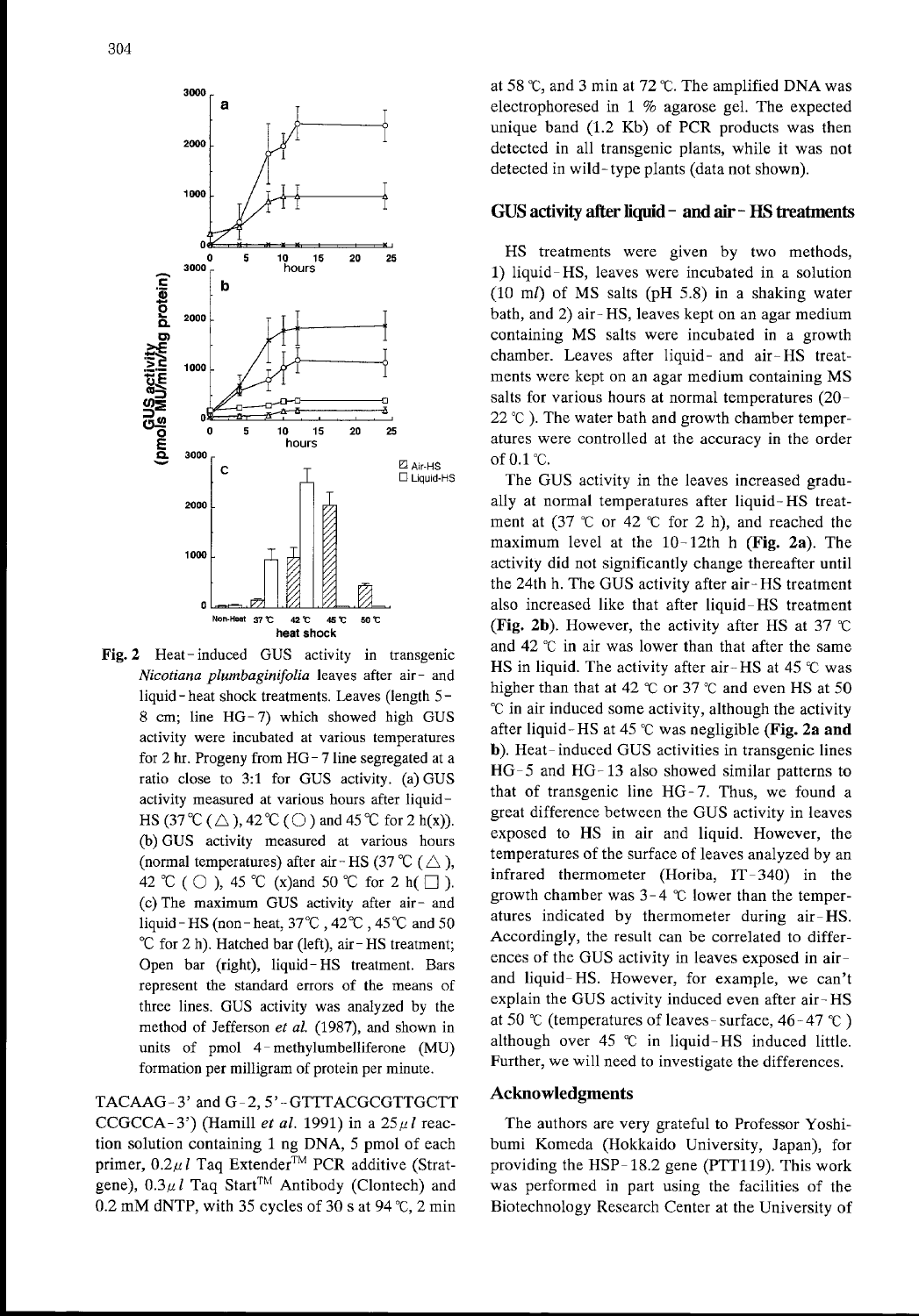Tokyo.

#### References

- Hamill, J.D., Rounsley, S., Spencer, A , 1991. The use of the polymerase chain reaction in plant transformation studies. Plant Cell Rep., 10: 221-224.
- Jefferson, R.A., Kavanagh, T.A., Bevan, M.W., 1987. GUS fusion:  $\beta$  -glucuronidase as a sensitive and versatile gene marker in higher plants EMBO J., 6: 3901-3907.
- Lloyed, A., Barnason, A., Rogers, S.G., 1986. Transformation of Arabidopsis thaliana with Agrobacterium tumefaciens. Science, 234: 464 - 466
- Spena, A., Schell, J., 1987. The expression of a heat-

inducible chimeric gene in transgenic tobacco plants. Mol. Gen. Genet., 206: 436- 440.

- Takahashi, T., Komeda, Y., 1989. Characterization of two genes encoding small heat-shock proteins in Arabidopsis thaliana. Mol. Gen. Genet., 219: 365-372
- Takahashi, T., Naito, S., Komeda, Y., 1992. The Arabidopsis HSP18.2 promoter/GUS gene fusion in transgenic Arabidopsis plants: a powerful tool for the isolation of regulatory mutants of the heat- shock response. Plant J, 2: 751-761.
- Vierling, E., 1991. The roles of heat shock proteins in plants. Annu. Rev. Plant Physiol. Plant Mol. Biol., 42: 579- 620.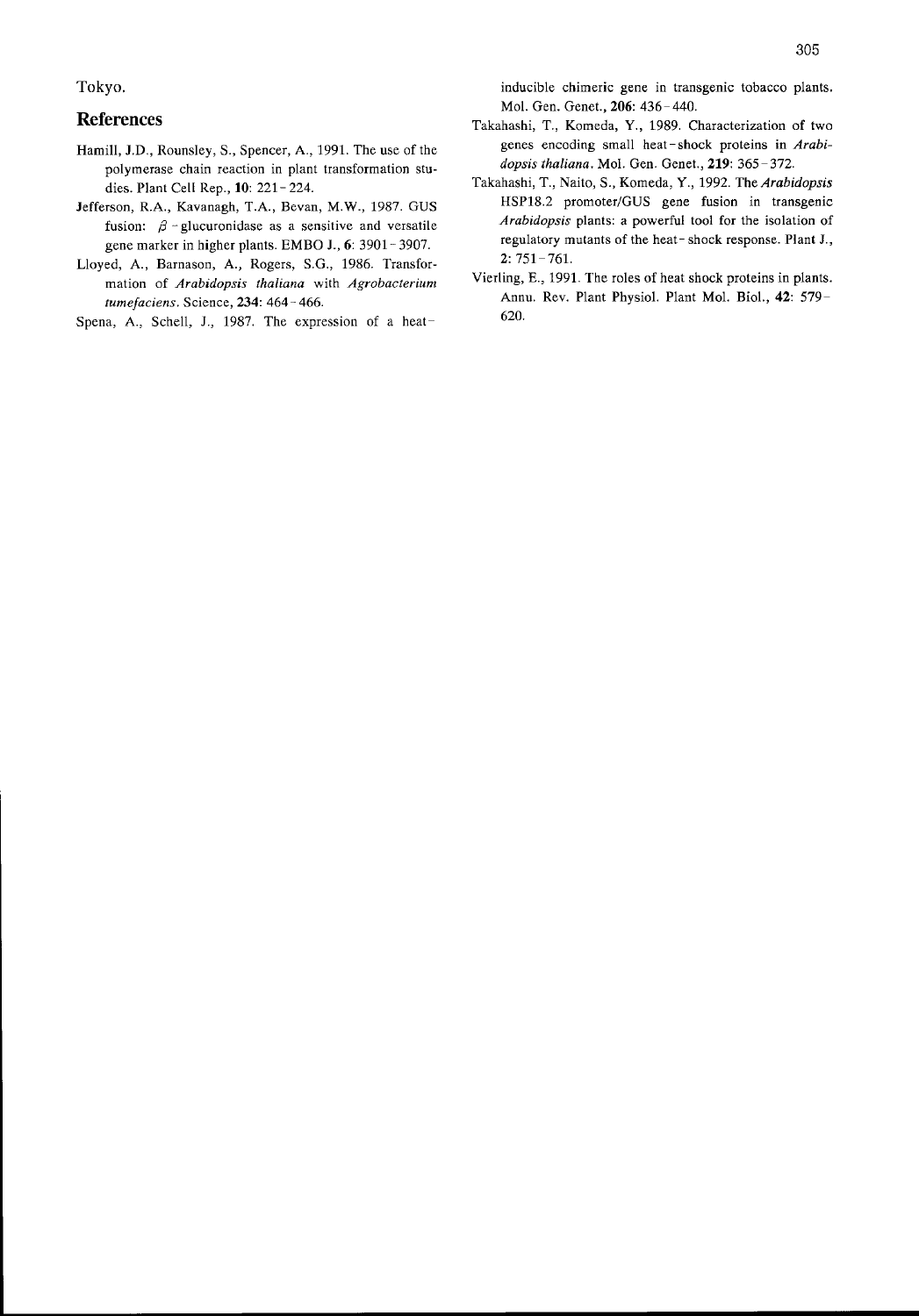# Production of Non-organogenic and Loosely Attached Callus in Leaf Disk Cultures of Haploid Nicotiana plumbagimfolia by  $^{14}N$  Ion Beam Irradiation

Hiroaki IWAI\*, Tomoko ABE\*\*, Shigeo YOSHIDA\*\*, Hiroshi KAMADA\* and Shinobu SATOH\*

\*Institute ofBiological Sciences, University of Tsukuba, Tsukuba, Ibaraki 305 - 8572. Japan E-mail: pdp@sakura.cc.tsukuba, ac,jp

\*\*Institute of Physical and Chemical Research, 2-1 Hirosawa, Wako-shi, Saitama 351-01, Japan

Received 18 December 1998; accepted 24 April 1999

#### Abstract

The leaf disks of Nicotiana plumbaginifolia were irradiated by an  $14N$  heavy – ion beam and then were cultured in shoot - inducing medium in order to produce mutants for elucidating the functions of the cell wall in plant morphogenesis. Non-organogenic and loosely attached callus, which had the same morphological features as non- embryogenic callus of carrot was formed on 11.8% of the haploid leaf disks irradiated by  $14N$  heavy – ion beam (5 Gy) at high frequency. The cells stimulated by the heavy – ion beam loosely attached to each other resulting in a random morphology of cell clusters, whereas the non - irradiated cells formed a tight callus with multiple shoots.

During long-term culture of carrot embryogenic callus in suspension, the callus gradually begins to form small clusters of cells and loses embryogenic competence, becoming non-embryogenic callus (Reinert, et al. 1970; Satoh, et al. 1986; Zimmerman, 1993). In culture systems derived from other plants, such as tobacco and rice, Ioss of morphogenic competence (the capacity for embryogenesis and formation of adventitious buds) is generally observed with an accompanying reduction in the size of cell clusters as a result of the loosening of intercellular attachments (Satoh, 1998).

Differences between embryogenic callus and non -embryogenic callus were also found in the morphological, biochemical and histochemical features of the cell walls (Kikuchi, et al. 1995; Kikuchi, et al. 1996a, b; Iwai, et al. 1999).

Although the somaclonal variations involved in cell wall synthesis and function may result in weak intercellular attachment in non- embryogenic callus, it is hard to further analyze those mutants because the variation sometimes occurs in chromosomal level. Consequently, in this study, we tried to produce the mutants involved in intercellular attachment for elucidating the function of cell wall components using the haploid plants of Nicotiana plumbagimfolia. Haploid plants are desirable for making mutants in tissue culture because recessive mutations appear directly in the phenotype in such plant. Moreover, N. plumbaginifolia has a minimum set of genomes in Nicotiana and established culture systems (Negruitiu, et al. 1983; Presting and Helgeson, 1994).

Because the heavy-ion beam irradiation possesses a much higher linear energy transfer (LET) to the target than the ionizing radiation (Tanaka, et al. 1997)., the former requires a considerably lower dose for the mutation; moreover, secondary deleterious effects can be minimized (Kiefer, 1985; Suzuki, et al. 1996; Tanaka, et al. 1997; Abe, et al. 1997; Abe, et al. 1998).

All samples were irradiated with a 135 MeV/u  $^{14}$ N ion beam using the RIKEN Ring Cyclotron. Linear energy transfer (LET) of the  $^{14}N$  ion corresponded to 34 keV/ $\mu$ m. Leaves of haploid and diploid Nicotiana plumbaginifolia, which had been gifted from Institut National de la Recherche Agronomique (lNRA) Centre de Versailles in France, placed in 60 x 15 mm plastic petri dishes (Falcon; Becton Dickinson & Company, New Jersey, U.S.A.) aseptically were exposed to the  $14N$  ion beam for specific periods of time, corresponding to doses ranging from  $1.25$  to  $40$  Gy, and then the leaves (including veins) were immediately cut into pieces (approximately 6 <sup>x</sup> 6 mm). The leaf disks were transferred to a Murashige and Skoog's agar medium containing I mg/1 benzyl adenine for shoot induction; then the plates were incubated under continuous light conditions at  $28$  °C. The effects of irradiation were evaluated after three months of culture. The normal callus formed hard cell - clusters with multiple shoots, but paste-like callus with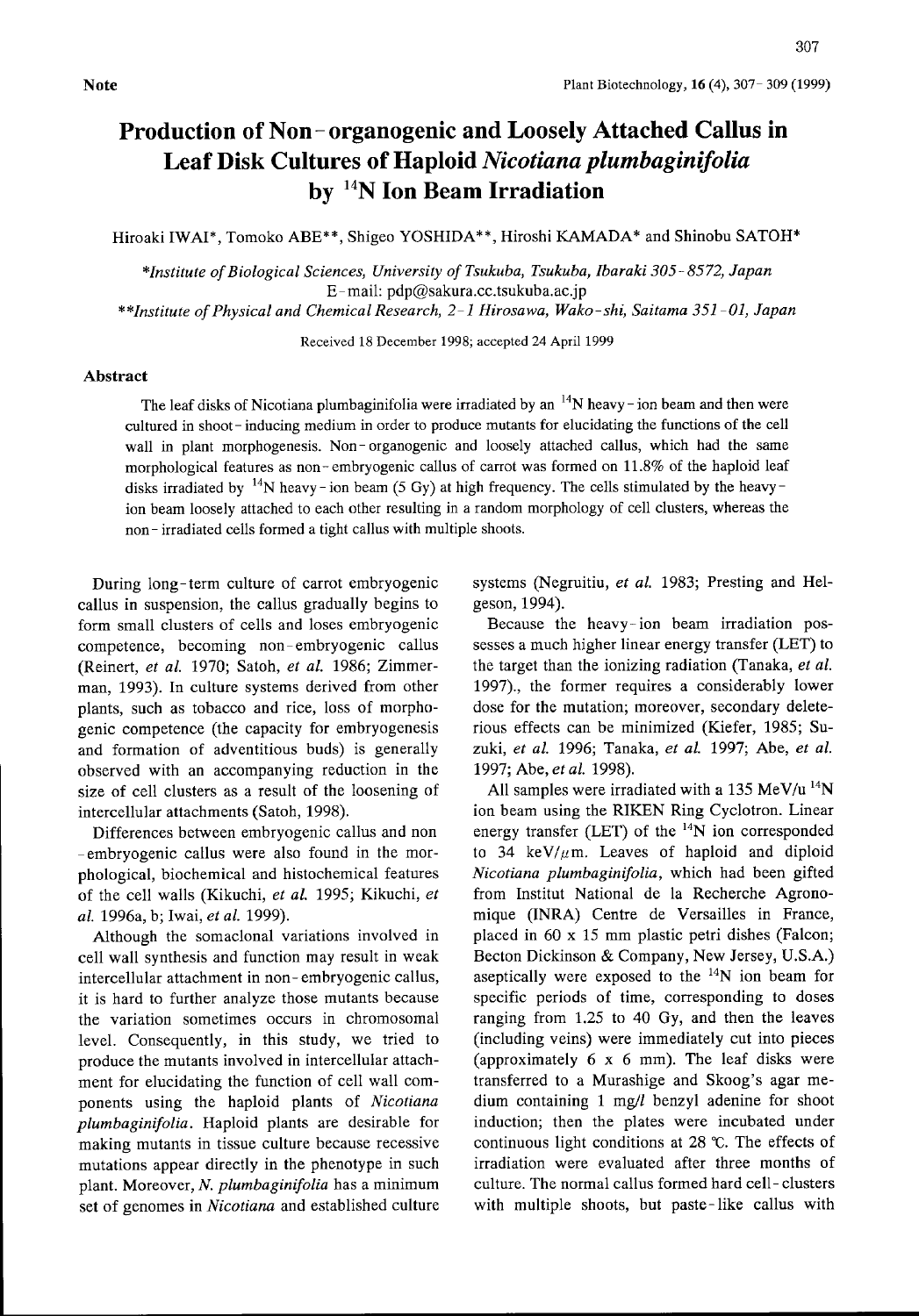

Fig. I Morphological features of the callus formed on the leaf disks. Normal callus (a and c) and nonorganogenic and loosely attached callus formed on the leaf disks irradiated by  $14N$  heavy-ion beam (b and d) were observed by scanning electron microscope (a and b) and light microscope (c and d). The bars represent 50  $\mu$  m,

weak intercellular attachments was found in the irradiated culture. We confirmed the characteristics of the paste-1ike loosely attached callus by touching it with tweezers. The survival rate was defined as the percentage of leaf disks that avoided entire browning. The frequency of cell proliferation was defined as the percentage of leaf disks on which callus and/or adventitious shoots formed.

Light microscopic and scanning electron microscopic observations were carried out as described previously (Sakuta, et al. 1998; Iwai, et al. 1999).

Non- irradiated leaf disks began to form the callus with multiple shoots and adventitious shoot after about ten days of culture. However, browning of some leaf disks was observed in those that had received irradiation. The frequency of cell proliferation decreased in parallel with increasing dose in both haploid and diploid leaf disks, and the frequency of cell proliferation in diploid was higher than that in haploid (data not shown). At the highest dose of irradiation (40 Gy), almost complete inhibition of cell proliferation was observed in the leaf disks of both haploid and diploid plants. A decrease of survival rate (up to 80%) was observed at 40 Gy in the haploid plants; there was no change in the diploid plants (data not shown).



**Fig. 2** Effects of the dose of  $14N$ -ion beam on the production of non-organogenic and loosely attached callus. Results are expressed as percentage of the leaf disks on which the nonorganogenic and loosely attached callus was formed.

In the culture with the irradiation, the formation of non- organogenic and loosely attached callus was observed. The morphological characteristics of callus were examined by scanning electron microscopy (Fig. 1 a, b) and light microscopy (Fig. 1 c, d). In normal callus, multiple shoots were formed on the surface of the callus (Fig.  $1$  a) and the cells formed tightly attached large cell-clusters (Fig. I c). In contrast, the cells of non-organogenic callus formed on the irradiated leaf disks were a little larger and loosely attached to each other (Fig.  $1 d$ ), resulting in a random morphology of cell clusters (Fig. 1 b). Larger vacuoles and a lower number of chloroplasts were also observed in the non-organogenic and loosely attached callus (Fig. 1 d).

The frequency of formation of non-organogenic and loosely attached callus in the culture of haploid leaf disks was much higher than that of the diploid disks (Fig. 2). The best frequency was obtained at 5 Gy of irradiation in the cultures of both haploid  $(11.8\%)$  and diploid  $(4.1\%)$  leaf disks.

Long term culture for several months has been known to occasionally stimulate spontaneous somaclonal variations under culture conditions with a high concentration of auxin as seen in carrot culture system (Larkin and Scowcroft, 1981; Liscum, and Hangarter, 1991; Satoh, et al. 1998). In our culture systems, the auxin was not added in the medium at all, and only cytokinin was added as a growth substance. Therefore, the spontaneous somaclonal variations should have been minimized in our culture system. In our system, non-organogenic and loosely attached callus were stimulated at a high rate (ca. 10% of leaf disks) by irradiation with <sup>a</sup> heavy- ion beam, and their frequency in the case of haploids were higher than in case of diploids. These